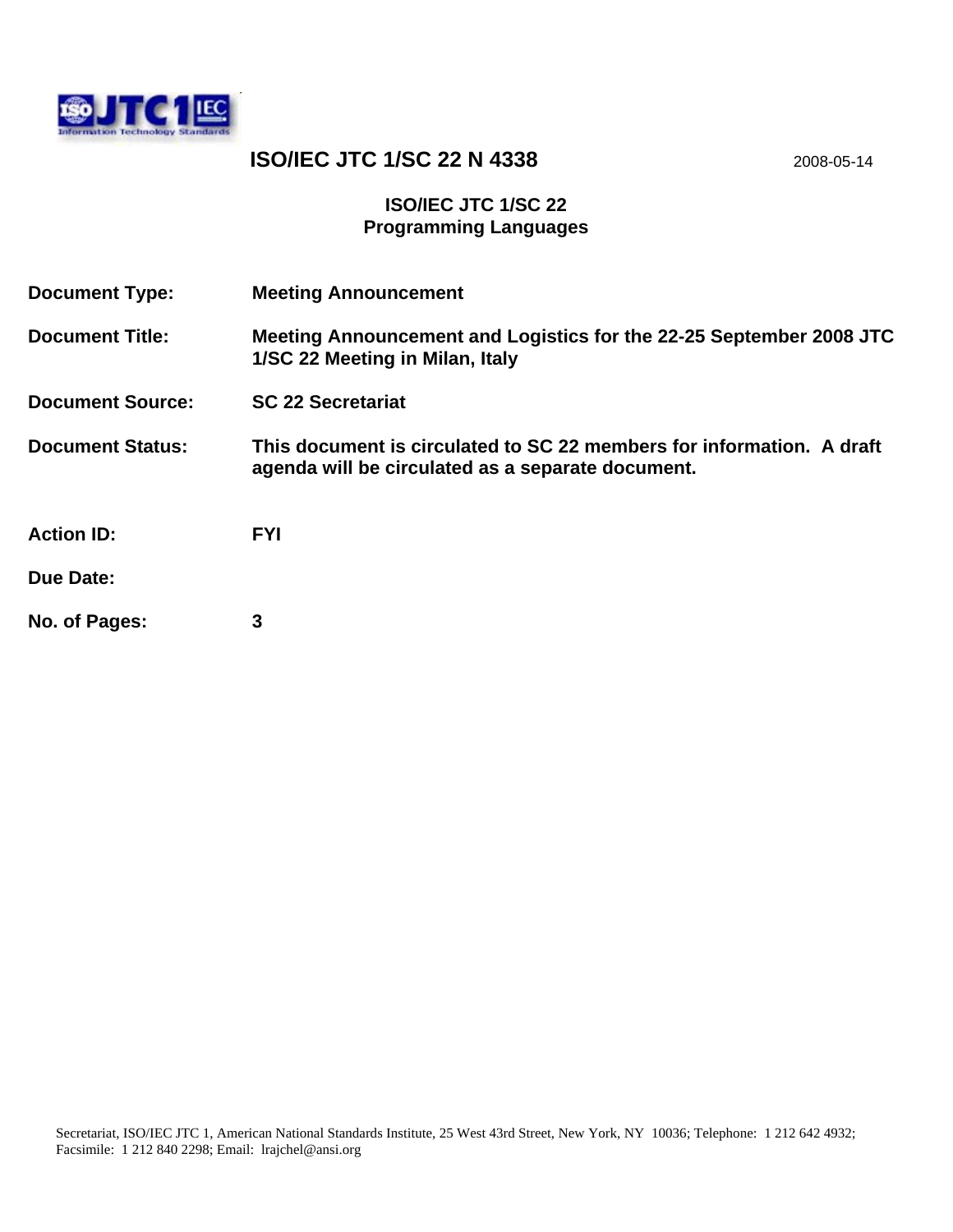#### *HOTELS IN MILAN – UNI SPECIAL RATES 2008*

| Hotel                                         | <b>Stars</b> | <b>Address/Area</b>                                | <b>Telephone Telefax</b>                                                          | To get                                                  | <b>Single</b> | <b>Double Room</b>    | <b>Double Room</b> |
|-----------------------------------------------|--------------|----------------------------------------------------|-----------------------------------------------------------------------------------|---------------------------------------------------------|---------------|-----------------------|--------------------|
| <b>GRAND VISCONTI</b><br><b>PALACE</b><br>(I) | *****        | Viale Isonzo, 14<br>Near UNI                       | Tp +39 02 54069507<br>$Tf + 390254069523$<br>reservations@grandviscontipalace.com | to UNI<br>300 meters                                    | <b>Room</b>   | single use<br>€178,00 | €208,00            |
| <b>BEST WESTERN</b><br><b>HOTEL MAJOR</b>     | ****         | Viale Isonzo, 2<br>Near UNI                        | Tp +39 02 55188335<br>Tf +39 02 55183140<br>hmajor@tin.it                         | 150<br>meters                                           | €110,00       | €130,00               | €160,00            |
| <b>UNA HOTEL</b><br><b>MEDITERRANEO (1)</b>   | ****         | Via L. Muratori, 14<br>Near UNI                    | Tp +39 02 550071<br>Tf +39 02 550072217<br>una.mediterraneo@unahotels.it          | 700<br>meters                                           | €134,00       |                       | €158,00            |
| <b>HOTEL PIACENZA</b>                         | ***          | Via Piacenza, 4<br>Near UNI                        | Tp +39 02 5455041<br>$Tf + 39025465269$<br>info@hotelpiacenza.com                 | 500<br>meters                                           | €78,00        | €98,00                | €125,00            |
| <b>CRIVI'S</b>                                | ****         | Corso Porta<br>Vigentina, 46<br><b>Near Centre</b> | Tp+39 02 582891<br>Tf +39 02 58318182<br>crivis@tin.it                            | underground<br>M <sub>3</sub><br>$(15 \text{ minutes})$ | €118,00       | €146,00               | €176,00            |
| (I)<br><b>ZURIGO</b>                          | ***          | Corso Italia, 11/A<br>Near Centre                  | Tp +39 02 72022260<br>Tf +39 02 72000013<br>zurigo@brerahotels.it                 | underground<br>M <sub>3</sub><br>$(10 \text{ minutes})$ | €120,00       | €138,00               | €175,00            |

(1) Special rates could be not applied by the hotel during the fair period

• When making your reservation use the keyword "UNI Special rates"

• Booking should be made directly to the hotels and not through Travel Agencies